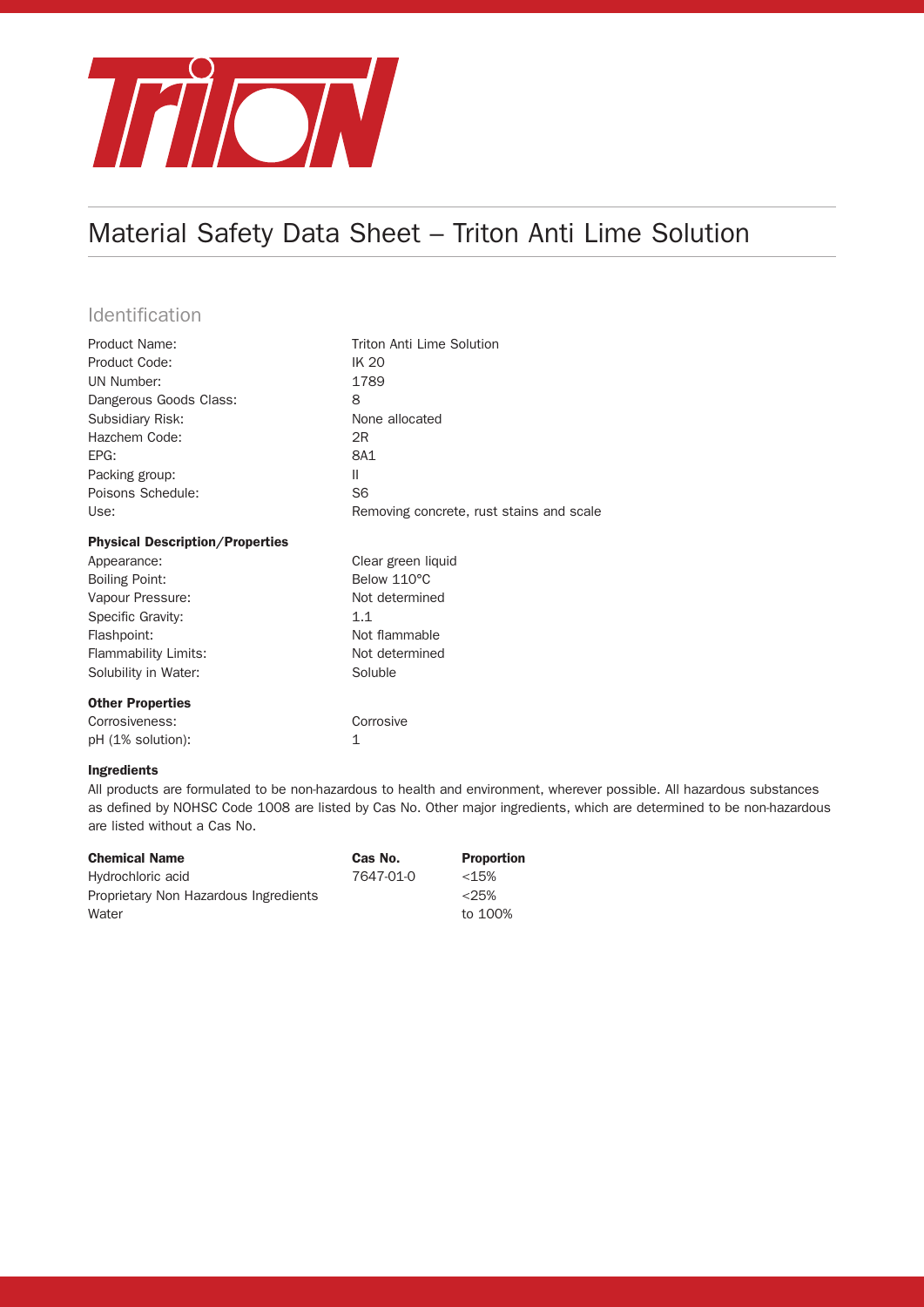## Health Hazard Information

#### Health Effects

| Acute:     |                                                                                                  |
|------------|--------------------------------------------------------------------------------------------------|
| Swallowed: | Severe burning and/or perforation of the digestive system.                                       |
| Eye:       | Splashing into the eyes may cause severe and irreversible damage with possible corneal scarring. |
| Skin:      | Can cause severe burns.                                                                          |
| Inhaled:   | High vapors concentrations can cause severe burns to the lips, mouth, throat and lungs.          |
| Chronic:   | Long term effects unlikely.                                                                      |

#### First Aid

If swallowed, seek medical assistance immediately. Do NOT induce vomiting.

| Eye:                         | Immediately irrigate with copious amounts of water for at least 15 minutes. Hold the eyelids<br>open. Obtain medical attention immediately. |
|------------------------------|---------------------------------------------------------------------------------------------------------------------------------------------|
| Skin:                        | Immediately flush contaminated area with water and remove contaminated clothing. Obtain<br>medical attention if necessary.                  |
| Inhaled:                     | Obtain medical attention if necessary.                                                                                                      |
| <b>First Aid Facilities:</b> | Eye Wash, Deluge Shower                                                                                                                     |
| Advice to Doctor:            | Treat symptomatically.                                                                                                                      |

## Precautions for Use

| Exposure Standards:          | Not determined.                                                                                                                                                                                                                                                                                                                                                                                                                                                                                                                                   |
|------------------------------|---------------------------------------------------------------------------------------------------------------------------------------------------------------------------------------------------------------------------------------------------------------------------------------------------------------------------------------------------------------------------------------------------------------------------------------------------------------------------------------------------------------------------------------------------|
| <b>Engineering Controls:</b> | Ensure adequate ventilation.                                                                                                                                                                                                                                                                                                                                                                                                                                                                                                                      |
| Personal Protection:         | Avoid skin and eye contact and inhalation of vapour. Wear appropriate protective clothing, gloves,<br>overalls. Long apron, chemical safety glasses, face shield, hat and safety boots should be used<br>as necessary. If there is a risk of inhalation of vapour, wear a suitable respirator. Safety showers<br>and eye irrigation facilities should be provided if possible. Always wash hands before smoking,<br>eating, drinking or using the toilet. Wash contaminated clothing or other protective equipment<br>before storing or re-using. |
| The secretary to History of  | داماد مدمده المسلم                                                                                                                                                                                                                                                                                                                                                                                                                                                                                                                                |

Flammability: Not flammable.